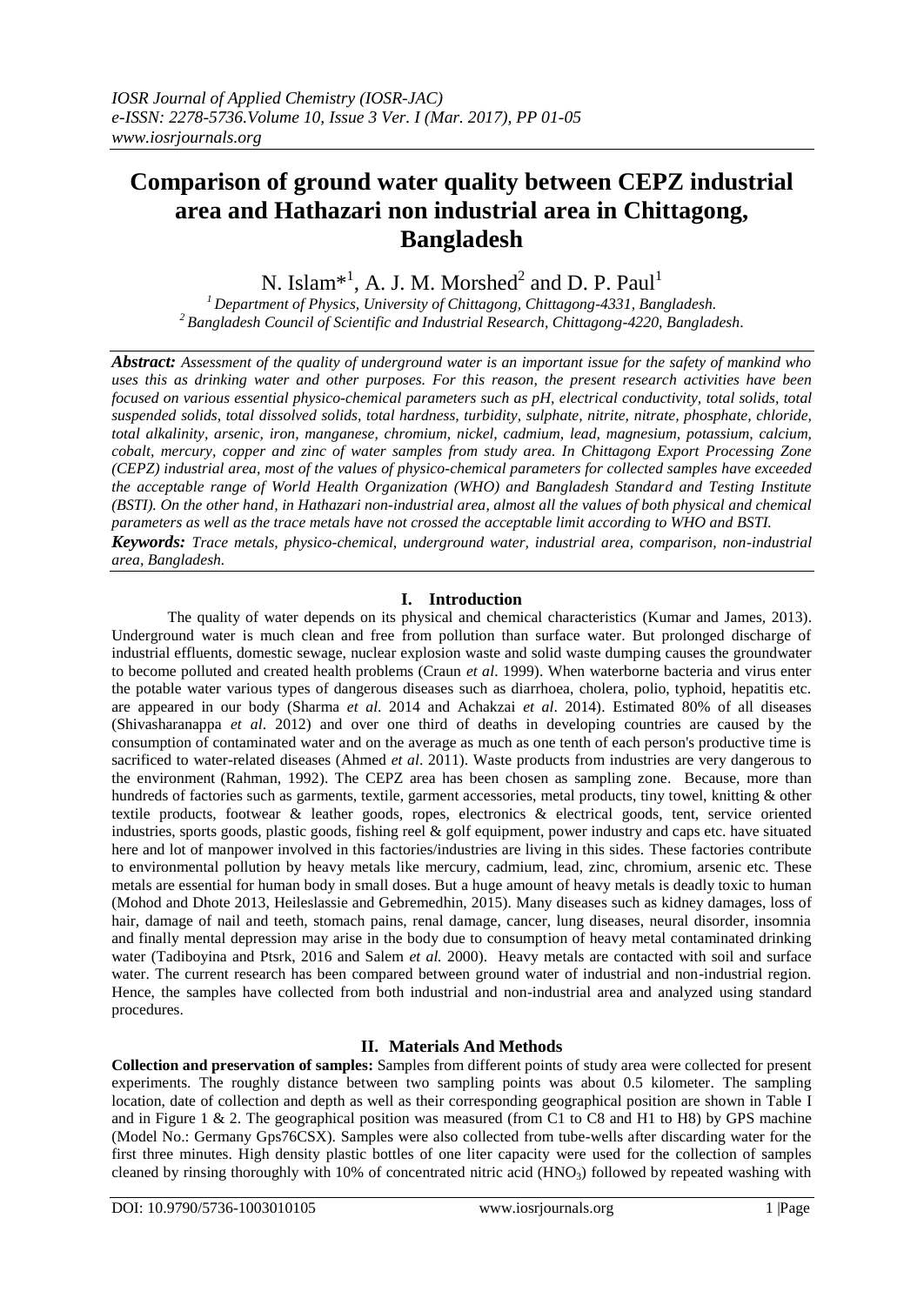distilled water. The bottles were also washed with the sample water before filling up. The collected samples were marked with identification number to the bottle and then transferred to the BCSIR Laboratories Chittagong, Bangladesh.

**Experimental section:** Different water parameters were determined using the following methods:

Atomic Absorption Spectrophotometer (Thermo-scientific, iCE –3300, 3000 series, USA) has been used for the determination of metals such as arsenic, mercury, iron, lead, nickel, cobalt, cadmium, copper, zinc, manganese, chromium, calcium, potassium and magnesium. Total alkalinity, chloride as well as total hardness were quantified by titrimetric methods. UV- Visible spectrophotometer (Model – UV 1800, Shimadzu, Japan) has been used for the determination of phosphate, nitrite, nitrate and sulphate. Electrical conductivity (EC), pH and turbidity were determinated using EC meter (Model no. 3/0513261. Germany), pH meter (model no. pH5011) and turbidity meter (Lovibond, Turb Direct, SN 09/1275, Germany) respectively. Gravimetric method has been applied for the determination of total solids (TS), total dissolved solids (TDS), and total suspended solids (TSS).

## **III. Results And Discussion**

Physico-chemical parameters of ground water samples from industrial (CEPZ) and non-industrial (Hathazari) area are shown in [Table II & III] and the concentration of trace elements of these samples from both areas are mentioned in [Table IV  $\&$  V]. The current study has shown that, pH value was obtained in the range of (6.4-7.72) for CEPZ and (5.3-7.3) for Hathazari area. Both the ranges have not exceeded permissible limit (WHO 2011). Electrical conductivity of the samples from industrial and non-industrial areas was found in the range of (240-7300) μS/cm and (50-720) μS/cm respectively. According to WHO guidelines (WHO 2011) six samples (C3, C4, C5, C6, C7 & C8) in industrial area have crossed the acceptable level of EC. The values of total solids have noted in the range of (182-19798)ppm for CEPZ and (45-512)ppm for Hathazari area. It was observed that seven samples (C1, C3, C4, C5, C6, C7 & C8) from CEPZ area have exceeded the recommended limit of total dissolved solids (WHO 2011). The range of total suspended solids was (14-15970)ppm and (2-142)ppm for CEPZ and Hathazari area respectively. The highest value of TSS was obtained from C4 and the lowest one was also obtained from H7. In industrial area, the level of Total hardness (TH) and Total alkalinity have recorded in the range of (80-848)ppm and (38.4-755.2)ppm respectively. But in non-industrial area, the range of Total Hardness and Total Alkalinity have obtained (20 – 310)ppm and (38.4 – 307.2)ppm respectively. A total of seven samples (C3, C4, C5, C6, C7, C8 & H8) from both areas have shown higher value of TH (BDS 1240:2001). On the other hand, total alkalinity of five samples (C4, C5, C6, C7 & C8) from CEPZ and one (H8) from Hathazari have crossed the standard limit (Kumar *et al*. 2014). Turbidity was found in the range of (1.13- 367)NTU. Almost all the samples excluding C2 & H2 have exceeded the admissible level of turbidity (WHO 1993). The range of (BDL-7)ppm, BDL, (BDL-20)ppm, and (BDL-60)ppm has found for nitrate, nitrite, phosphate, and sulphate respectively. Chloride was found in the range of (15-2900)ppm. Excess of chlorides have indentified in the seven samples named C1, C3, C4, C5, C6, C7, & C8 from industrial area (WHO 1993). But in non-industrial area, the values of chlorides for all the samples were not higher than the standard limit (WHO 1993) [Table II & III].In both areas, the concentration of trace metals has estimated in the range of (19.2 – 782.4)ppm for magnesium. Maximum concentration of magnesium was observed in C4 from CEPZ and minimum in H2 from Hathazari. Eight samples viz. C1, C3, C4, C5, C6, C7, C8 & H8 have crossed the permissible level of magnesium (WHO 1993). The concentrations of potassium have noted in the range of (2.64 – 61.27)ppm while the concentrations of calcium have found within the recommended limit (BDS 1240:2001). But according to WHO guidelines seven samples of potassium except C2 from CEPZ and one sample (H8) from Hathazari have exceeded the acceptable level (WHO 1993). The concentrations of manganese and iron from both areas have reported in the range of  $(BDL - 1.17)$ ppm and  $(BDL - 23.39)$ ppm respectively. The highest value of manganese has found in C1 and the lowest in both C2 & H2. Three samples named C1, C4 & C5 from industrial area have gone over the permissible limit of manganese (WHO 1993) as well as twelve samples from both areas have also shown the highest value of Iron than the standard level (BDS 1240:2001). On the other hand, nine metals like cobalt, nickel, copper, zinc, lead, cadmium, arsenic, mercury and chromium from industrial and non-industrial areas have shown the concentration within the recommended limit according to WHO standard value (WHO 1993) [Table IV & V]

# **IV. Conclusions**

The quality of water is an important issue for utilization in domestic as well as drinking purposes. Many severe diseases occur in human body due to consumption of contaminated water. The present research has disclosed that the quality of ground water from industrial area is poorer than the non-industrial area. Because, the probability of the environmental pollution in industrial area is very high cause of discharging various hazardous substances such as chemicals, fertilizers, pesticides, gas, dyes etc. These toxic substances are assorted with soil and then mixed slowly with ground water. Thus, it is more essential to take perfect initiative for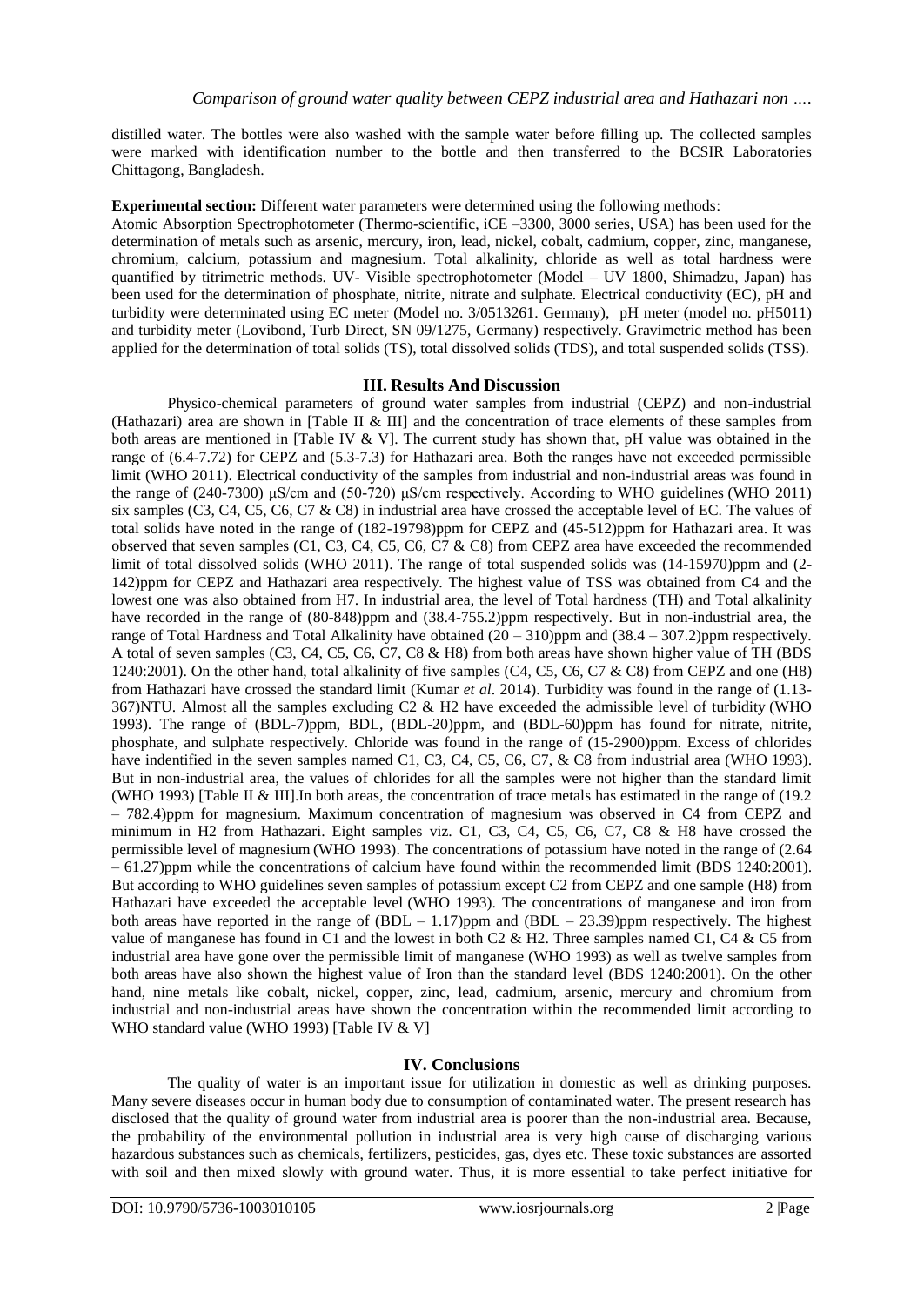treating of drinking water in this area. Moreover, the hazardous chemicals from different industries must be treated before discharging in the environment.

### **Acknowledgement**

The authors are grateful to the authority of Bangladesh Council of Scientific and Industrial Research (BCSIR) for providing all the supports including machineries as well as their good co-operation during research works. The authors are also grateful to the professors of the Department of Physics, University of Chittagong for supervising in this study. Finally, the authors would like to express their grateful thanks to the inhabitants of both industrial and non-industrial region due to assist the collection of samples.

#### **References**

- [1] Achakzai AKK, Bazai ZK, Afzal M and Hanif U (2014). Physicochemical status of drinking water of Quetta districts. *American-Eurasian Journal of Toxicological Sciences*, 6: 62–67
- [2] Ahmed MJ, Haque MR and Rahman MM (2011). Physicochemical Assessment of surface and Groundwater Resources of Greater Noakhali District of Bangladesh. *Internation Journal of Chemical science and Technology*, 1: 1-10.
- [3] Craun GF, Calderon RL (1999). "Water-borne disease outbreaks: their causes, problems, and challenges to treatment barrier, AWWA manual M-48: water-borne pathogens", *American Water Works Association,* Denver, USA.
- [4] Haileslassie T and Gebremedhin K (2015). Hazards of heavy metal contamination in ground water. *International Journal of Technology Enhancements and Emerging Engineering Research*, 3: 1 – 6.
- [5] Kumar PJS and James EJ (2013). Physicochemical parameters and their sources in groundwater in the Thirupathur region, Tamil Nadu, South India. *Appl Water Sci.*, 3: 219 – 228.
- [6] Kumar A, Zaiad GM, Awheda IM and Fartas FM (2014). Physico-chemical Analysis of Ground Water in Different Sites of Al-khums City, Libya. *International Journal of Science and Research (IJSR)*. 3:2395-2398.
- [7] Mohod CV and Dhote J (2013). Review of heavy metals in drinking water and their effect on human health. *International Journal of Innovative Research in Science, Engineering and Technology*, 2: 2992 – 2996.
- [8] Rahman K (1992). Industrial Pollution and Control; for sustainable Development*. In Training Manual on Environment Management in Bangladesh. DoE, Dhaka*, 1992, pp184.
- [9] Salem HM, Eweida EA and Farag A (2000). Heavy metals in drinking water and their environmental impact on human health. *ICEHM 2000, Cairo University, Egypt*, pp542 – 556.
- [10] Sharma B, Pandey B and Paikara D (2014). Analysis of Physico-chemical characteristics of ground water. *Indian J. Sci. Res.* 9 : 154 – 157.
- [11] Shivasharanappa, Srinivas P and Huggi MS (2012). Study on the physico-chemical characteristics of ground water of Bidar City and its industrial area*. International Journal of Applied Biology and Pharmaceutical Technology*, 3: 359 – 367.
- [12] Tadiboyina R and Ptsrk PR (2016). Trace analysis of heavy metals in ground waters of Vijayawada Industrial Area. *International Journal of Environmental & Science Education*, 11: 3215 – 3229.
- [13] WHO (2011). Guidelines for drinking water quality world health organization, IV edn. WHO Geneva.
- [14] WHO (1993). Guideline for drinking water quality, Vol 2- Health criteria and other supporting information and Vol 3- Drinking water quality control in small community supplies. WHO Geneva.

**Table I**: Summery of the sample (with geographical position) collected from the CEPZ and Hathazari.

| able 1. Building y of the sample (while geographical position) conceted from the CETE and Framazia |            |                       |               |             |
|----------------------------------------------------------------------------------------------------|------------|-----------------------|---------------|-------------|
| Sample ID                                                                                          | Date of    | Geographical position | Depth in Feet |             |
|                                                                                                    | collection | Latitude              | Longitude     |             |
| C1                                                                                                 | 31-10-2015 | 22°17.235'N           | 91°46.825'E   | 700         |
| C <sub>2</sub>                                                                                     | 31-10-2015 | 22°16.754'N           | 91°46.620'E   | <b>WASA</b> |
| C <sub>3</sub>                                                                                     | 31-10-2015 | 22°16.717'N           | 91°46.17'E    | 110         |
| C <sub>4</sub>                                                                                     | 31-10-2015 | 22°16.716'N           | 91°46.592'E   | 120         |
| C <sub>5</sub>                                                                                     | 31-10-2015 | 22°16.681'N           | 91°46.573'E   | 100         |
| C6                                                                                                 | 31-10-2015 | 22°17.92'N            | 91°46.855'E   | 150         |
| C7                                                                                                 | 31-10-2015 | 22°17.737'N           | 91°46.828'E   | 130         |
| C8                                                                                                 | 31-10-2015 | 22°17.798'N           | 91°46.821'E   | 110         |
| H1                                                                                                 | 03-11-2015 | 22°47'1121"N          | 91°79'3580"E  | 360         |
| H2                                                                                                 | 03-11-2015 | 22°47'6068"N          | 91°81'2883"E  | 320         |
| H <sub>3</sub>                                                                                     | 03-11-2015 | 22°46'1923"N          | 91° 81'6410"E | 300         |
| H4                                                                                                 | 03-11-2015 | 22°46'7377"N          | 91°81'6411"E  | 350         |
| H <sub>5</sub>                                                                                     | 03-11-2015 | 22°45'7899"N          | 91°81'3580"E  | 220         |
| H6                                                                                                 | 03-11-2015 | 22°44'7899"N          | 91°81'5963"E  | 675         |
| H7                                                                                                 | 03-11-2015 | 22°44'5722"N          | 91°81'5119"E  | 220         |
| H8                                                                                                 | 03-11-2015 | 22°77'2097"N          | 91°57'5192"E  | 40          |

[*C = Chittagong Export Processing Zone (CEPZ) Area, H = Hathazari Area*]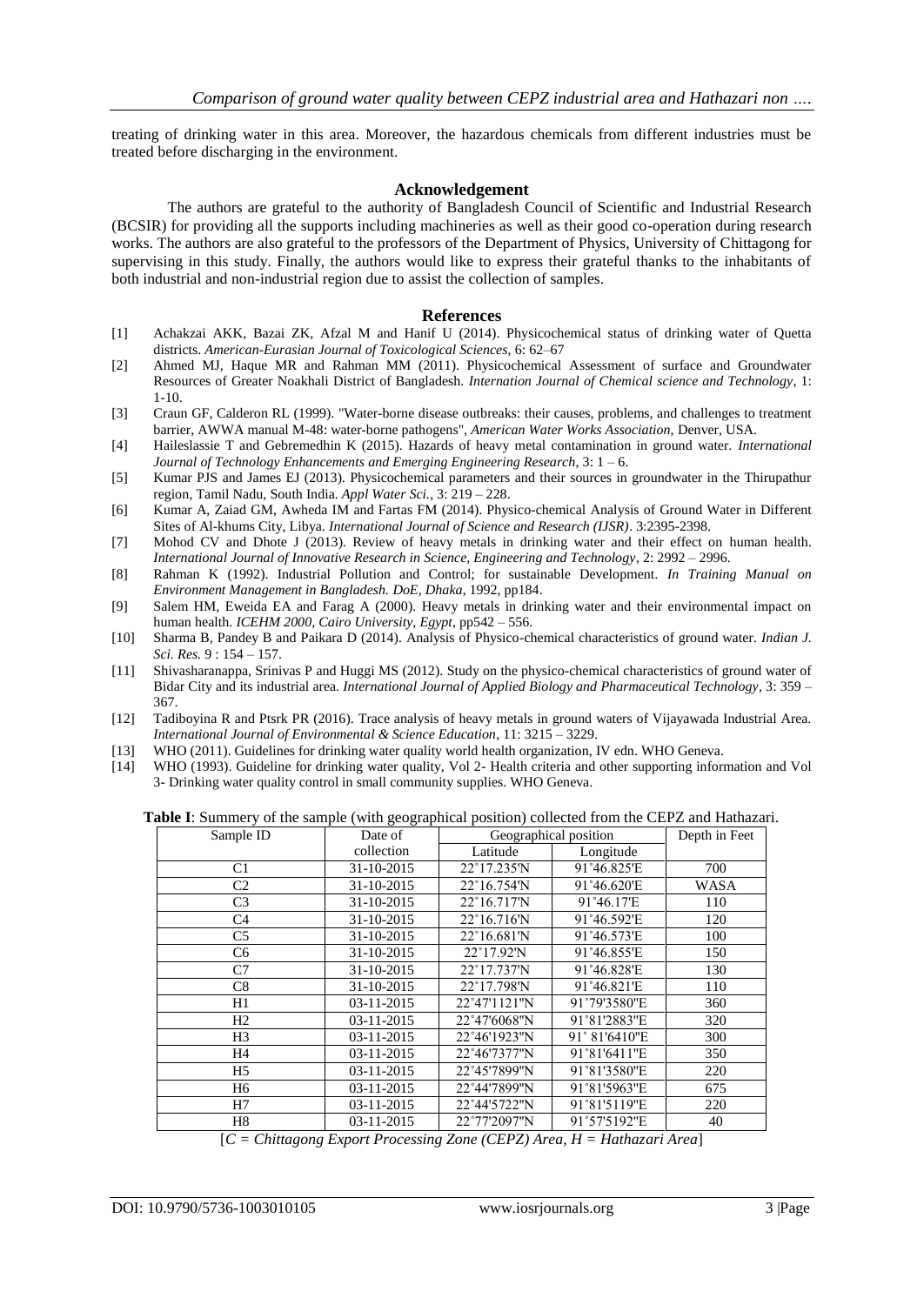

**Figure 1** Map showing sample collection points of CEPZ area (Industrial area).



**Figure 2** Map showing sample collection points of Hathazari (Non-industrial area).

| <b>Twore H</b> . Thysico enemiem parameters of ground water in measural area (CET $E$ ).<br><b>Parameters</b> | <b>Units</b> | C1         | C <sub>2</sub> | C <sub>3</sub> | C4         | C <sub>5</sub> | C <sub>6</sub> | C7         | C8         |
|---------------------------------------------------------------------------------------------------------------|--------------|------------|----------------|----------------|------------|----------------|----------------|------------|------------|
| EC                                                                                                            | $\mu$ S/cm   | 1230       | 240            | 7300           | 5250       | 3400           | 4650           | 2940       | 2620       |
| pH                                                                                                            |              | 7.72       | 7.1            | 6.9            | 6.4        | 6.8            | 6.9            | 7.1        | 7          |
| Turbidity                                                                                                     | <b>NTU</b>   | 35         | 1.13           | 36.5           | 367        | 115            | 70             | 9.78       | 42         |
| <b>TDS</b>                                                                                                    | ppm          | 930        | 156            | 4821           | 3828       | 2358           | 3099.8         | 1706       | 1470       |
| <b>TSS</b>                                                                                                    | ppm          | 40         | 26             | 81             | 15970      | 126            | 160.2          | 56         | 14         |
| <b>TS</b>                                                                                                     | ppm          | 970        | 182            | 4902           | 19798      | 2484           | 3260           | 1762       | 1484       |
| <b>Total Hardness</b>                                                                                         | ppm          | 125        | 80             | 400            | 848        | 425            | 536            | 300        | 420        |
| <b>Total Alkalinity</b>                                                                                       | ppm          | 51.2       | 38.4           | 89.6           | 524.8      | 755.2          | 473.6          | 550.4      | 512        |
| Nitrate                                                                                                       | ppm          | BDL        | <b>BDL</b>     | 7              | 4          | 5              | 6              | 2          | <b>BDL</b> |
| Nitrite                                                                                                       | ppm          | BDL        | <b>BDL</b>     | <b>BDL</b>     | <b>BDL</b> | <b>BDL</b>     | <b>BDL</b>     | <b>BDL</b> | <b>BDL</b> |
| Phosphate                                                                                                     | ppm          | <b>BDL</b> | <b>BDL</b>     | 20             | <b>BDL</b> | 3              | 12             | 17         | 18         |
| Sulphate                                                                                                      | ppm          | BDL        | 5              | 25             | 10         | 50             | ND             | 30         | 60         |
| Chloride                                                                                                      | ppm          | 500        | 40             | 2900           | 1650       | 1200           | 1550           | 900        | 650        |

**Table II**: Physico-chemical parameters of ground water in industrial area (CEPZ).

**Table III**: Physico-chemical parameters of ground water in non-industrial area (Hathazari).

| <b>Parameters</b>       | <b>Units</b> | H1         | H <sub>2</sub> | H3         | H4         | H <sub>5</sub> | <b>H6</b>  | H7         | <b>H8</b>  |
|-------------------------|--------------|------------|----------------|------------|------------|----------------|------------|------------|------------|
| EС                      | $\mu$ S/cm   | 50         | 90             | 240        | 130        | 330            | 130        | 120        | 720        |
| pН                      |              | 5.3        | 6.2            | 6.1        | 5.7        | 6.1            | 5.7        | 6.3        | 7.3        |
| Turbidity               | <b>NTU</b>   | 12.3       | 3.85           | 12.5       | 28.1       | 65.1           | 83.1       | 21.7       | 41.8       |
| <b>TDS</b>              | ppm          | 32.5       | 58.5           | 156.5      | 90         | 215            | 85         | 78         | 468        |
| <b>TSS</b>              | ppm          | 12.5       | 6              | 136        | 142        | 33             | 28         | 2          | 44         |
| TS                      | ppm          | 45         | 64.5           | 292.5      | 232        | 248            | 113        | 80         | 512        |
| <b>Total Hardness</b>   | ppm          | 20         | 24.5           | 80         | 52         | 86             | 44         | 50         | 310        |
| <b>Total Alkalinity</b> | ppm          | 38.4       | 76.8           | 64         | 76.8       | 102.4          | 76.8       | 89.6       | 307.2      |
| Nitrate                 | ppm          | <b>BDL</b> | <b>BDL</b>     | <b>BDL</b> | <b>BDL</b> | <b>BDL</b>     | <b>BDL</b> | <b>BDL</b> | 0.8        |
| Nitrite                 | ppm          | <b>BDL</b> | <b>BDL</b>     | <b>BDL</b> | <b>BDL</b> | <b>BDL</b>     | <b>BDL</b> | <b>BDL</b> | <b>BDL</b> |
| Phosphate               | ppm          | <b>BDL</b> | <b>BDL</b>     | <b>BDL</b> | <b>BDL</b> | <b>BDL</b>     | <b>BDL</b> | <b>BDL</b> | 1          |
| Sulphate                | ppm          | <b>BDL</b> | <b>BDL</b>     | <b>BDL</b> | <b>BDL</b> | <b>BDL</b>     | <b>BDL</b> | <b>BDL</b> | <b>BDL</b> |
| Chloride                | ppm          | 15         | 20             | 48         | 18         | 80             | 24         | 15         | 100        |

*BDL = Below Detection Level*